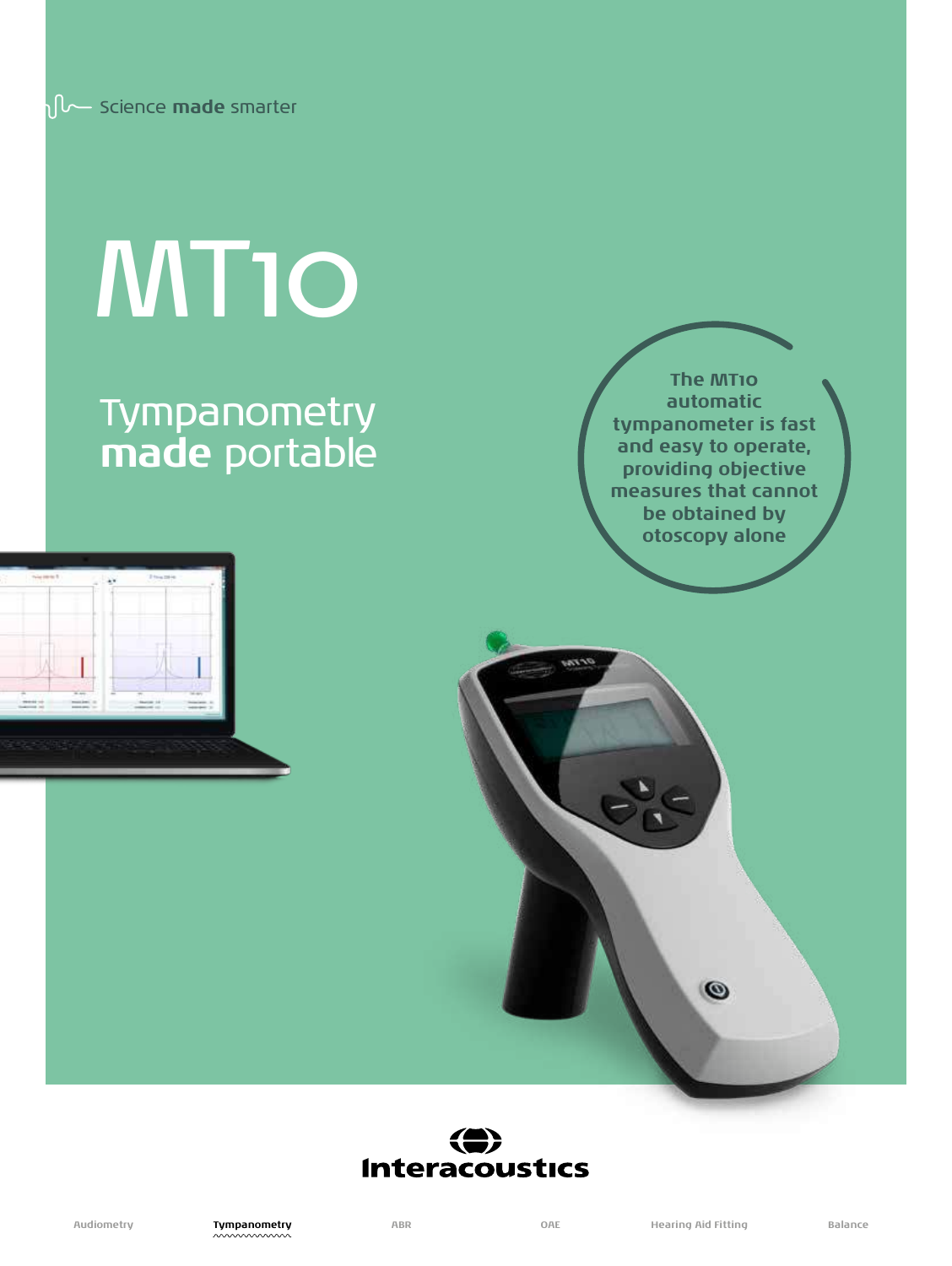# Easy screening with MT10



A healthy middle ear will produce a tympanogram easily recognized by its shape. The peak will be within the pass / refer box.

2



The acoustic reflex test (optional) may be performed to support and enhance the diagnosis. Pass / refer is easily determined.



**In modern care settings fast and reliable testing is paramount. The MT10 is built to meet these requirements in an easy and cost effective way.**

# **Easy and fast tympanograms**

Results can be obtained with little effort and with no response required from the patient. This is especially beneficial when dealing with difficult-to-test patients or small children. For example otitis media, a major cause of temporary or permanent hearing impairment in children, can be easily and quickly detected with the MT10.

### **Professional use**

The MT10 is well suited for diagnostic use as tympanograms and optional reflex responses are all recorded with great detail. With the MT10 you can detect otitis media, a perforated eardrum, cholesteotomas and certain neurological disorders.

You can also check tympanostomy tubes and follow up on post medical treatments.

## **Portability**

- Lightweight
- Handheld device
- Load data for printing
- Optional carrying case, thermal printer and infrared USB adapter for PC integration available

## **Ipsilateral Acoustic Reflex**

Four different reflex tests may be performed per ear using either fixed or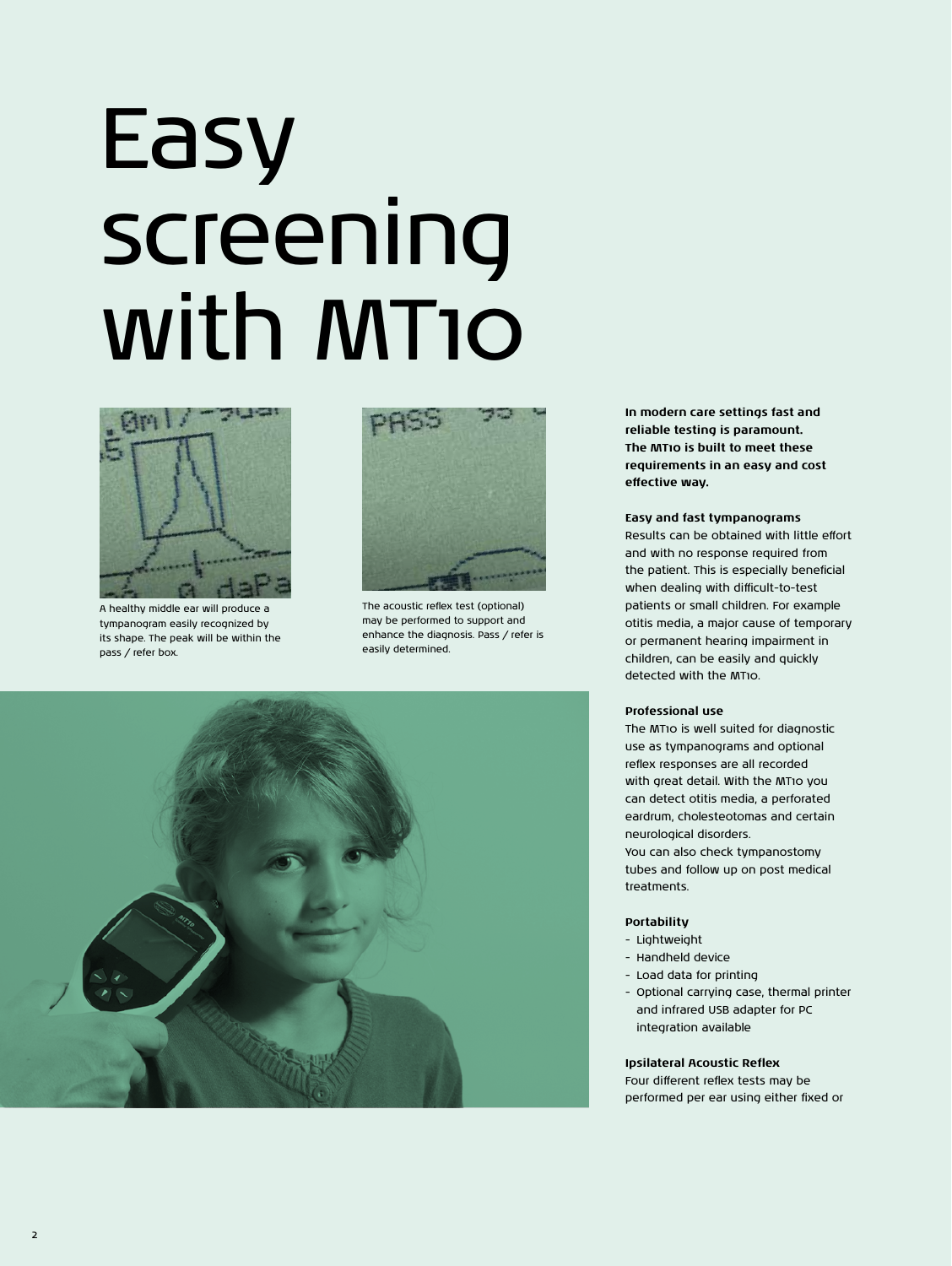# **Otitis media can be easily and quickly detected with the MT10.**





It is easy to delete, print or send records to the PC (requires the optional USB adaptor to transfer or print data).



MT10 offers 4 reflex frequencies



4 reflex levels are available in the optional reflex test (85-100dB)

automatic intensity selection. The test is carried out at the correct pressure level and the actual reflex characteristics are displayed on the screen for the operator to view and interpret.

- 4 frequencies (500, 1000, 2000, 4000 Hz)
- Single or multiple dB level threshold search
- Auto detection of threshold

# **30 patients in memory**

The MT10 can hold test results of up to 30 patients in its memory. This makes it possible to screen a large group of patients and print out the data at a later time.

# **PC-integration**

The MT10 offers PC-integration using the Diagnostic Suite Windows® software for transferring tympanometric data to the PC. The diagnostic suite offers features such as:

- Tympanometric data transfer
- Advanced print layout wizard
- Personalized and combined reporting
- Advanced report page
- Patient and session handling
- Full database integration: OtoAccess™ and Noah compatible

# **MT10 highlights**

- -400 to +200 daPa
- Ipsilateral Reflexes (optional)
- 30 patient memory
- Fast & reliable

# **Otitis media can be easily and quickly detected with the MT10.**



Example of printout from the optional thermal printer